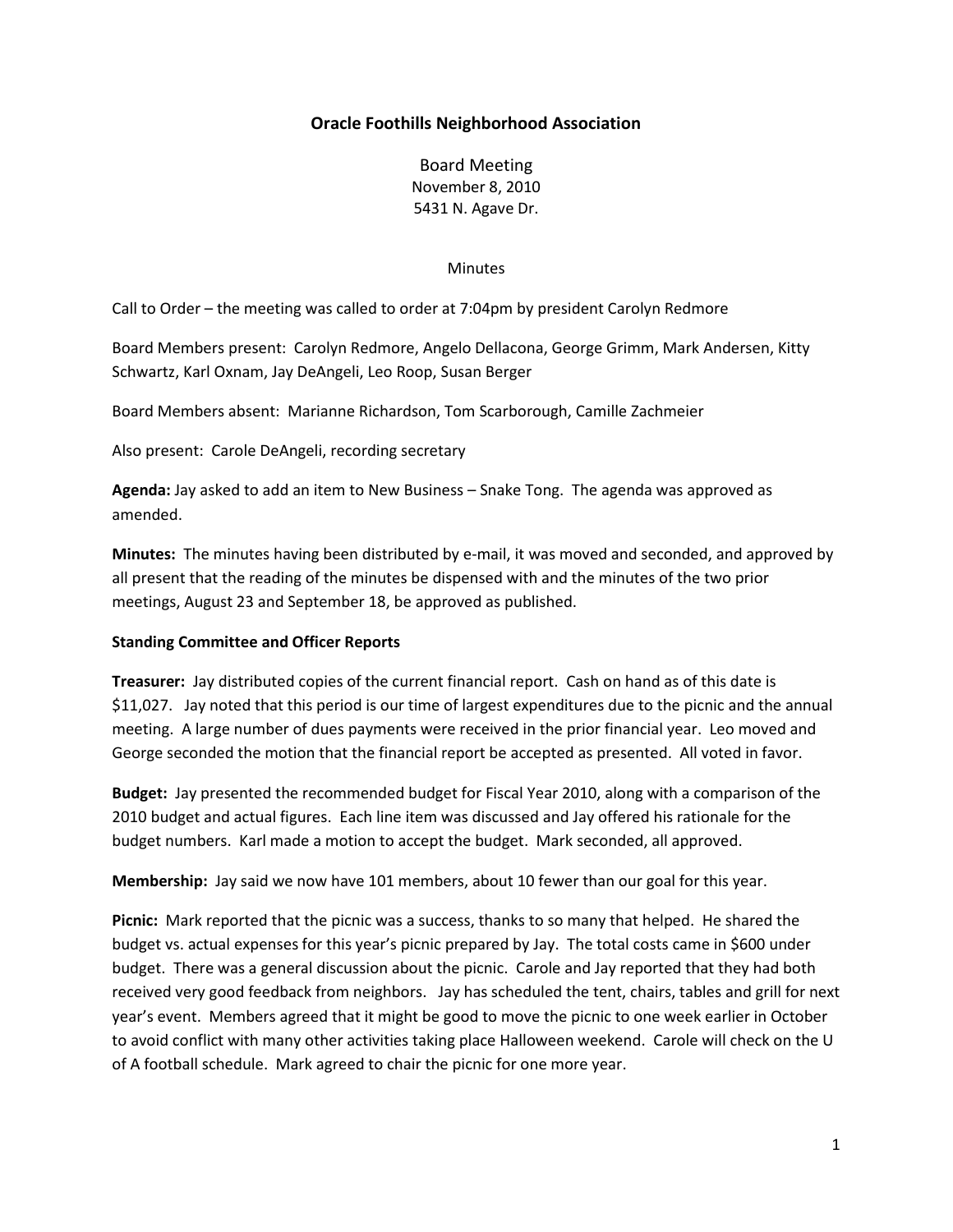**Hospitality:** Carole met the new neighbors now living in Whiting's former home on Canyon View. They attended the picnic. There are also new people living in the former Chastain home on Agave Dr. They joined OFNA and attended the Annual Meeting. Carole made copies of the large neighborhood map and is including it in the Welcome package to new neighbors.

**Website and Newsletter:** Carole has added a PHOTOS page to the website, which is still under construction. The next edition of the Desert Dwellers will be out in December. Carole asked for ideas or articles. Kitty suggested an article on the neighborhood's authors and the books they currently have out.

**Neighborhood Watch:** Jacki Elder and Bente Jensen are organizing the Block Leaders. They had a table at the picnic and signed up a few more Block Leaders. Carolyn said she is considering hosting a gettogether for the Area Leaders and all the Block Leaders. Board members agreed it would be a nice gesture. Carolyn will pursue with Jacki and Bente.

## **Old Business**

**Annual Meeting:** Carolyn noted that the Annual Meeting was excellent, due in great measure to the guest speakers. She asked Board members to think about speakers for next year's annual meeting. Possible ideas included composting, gardens, real estate.

**Tucson Clean and Beautiful – YARDS Program:** Carolyn received a Certificate of Appreciation from TCB for our contribution to the YARDS program, which she shared with the board.

### **New Business**

**Condition of Roads:** Susan stated that our roads are in deplorable condition, and she particularly remarked on Genematas between Oracle and Yvon, and Yvon from Genematas east. She asked about our relationship with Pima County and the possibility of getting them to resurface our streets, or at least to properly repair the large number of potholes. Jay said that he is on good terms with the Streets Supervisor for our area, but that Pima County is in dire straits financially and not likely in a position to completely repave the neighborhood streets. Susan offered to write a letter to the department head and to Ann Day, to be signed by Carolyn. Carole will forward contact information and the OFNA letterhead to Susan.

**Meeting Frequency:** Angelo said he feels that the number of OFNA Board meetings is too high and asked how members felt about amending the by-laws to reduce the required number. Currently the bylaws require a minimum of four meetings per year. Jay reminded the group that the board meeting which follows the annual meeting counts as a full meeting, and that we could reduce the remaining meetings during the year to three. Angelo agreed that this would be a simple solution. There was a discussion about the meeting interval and it was generally agreed that meetings should be September, February, May and August. The date for the next meeting was set for Monday, February  $7<sup>th</sup>$  at the DeAngeli home, 5459 N. Agave Drive.